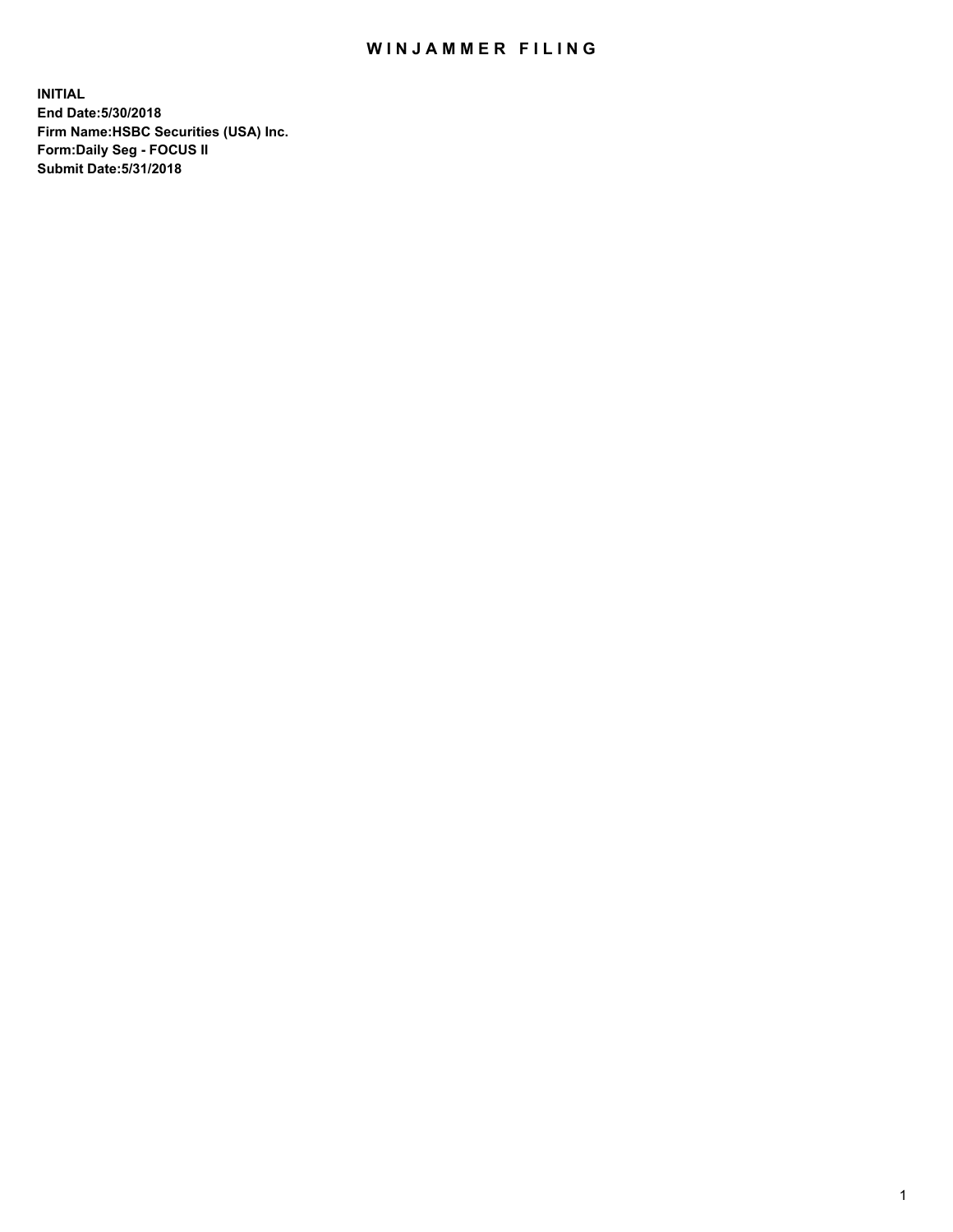## **INITIAL End Date:5/30/2018 Firm Name:HSBC Securities (USA) Inc. Form:Daily Seg - FOCUS II Submit Date:5/31/2018 Daily Segregation - Cover Page**

| Name of Company<br><b>Contact Name</b><br><b>Contact Phone Number</b><br><b>Contact Email Address</b>                                                                                                                                                                                                                         | <b>HSBC Securities (USA) Inc.</b><br><b>Michael Vacca</b><br>212-525-7951<br>michael.vacca@us.hsbc.com |
|-------------------------------------------------------------------------------------------------------------------------------------------------------------------------------------------------------------------------------------------------------------------------------------------------------------------------------|--------------------------------------------------------------------------------------------------------|
| FCM's Customer Segregated Funds Residual Interest Target (choose one):<br>a. Minimum dollar amount: ; or<br>b. Minimum percentage of customer segregated funds required:%; or<br>c. Dollar amount range between: and; or<br>d. Percentage range of customer segregated funds required between: % and %.                       | 147,000,000<br><u>0</u><br><u>00</u><br>00                                                             |
| FCM's Customer Secured Amount Funds Residual Interest Target (choose one):<br>a. Minimum dollar amount: ; or<br>b. Minimum percentage of customer secured funds required:%; or<br>c. Dollar amount range between: and; or<br>d. Percentage range of customer secured funds required between: % and %.                         | 25,000,000<br><u>0</u><br><u>00</u><br>00                                                              |
| FCM's Cleared Swaps Customer Collateral Residual Interest Target (choose one):<br>a. Minimum dollar amount: ; or<br>b. Minimum percentage of cleared swaps customer collateral required:%; or<br>c. Dollar amount range between: and; or<br>d. Percentage range of cleared swaps customer collateral required between:% and%. | 95,000,000<br><u>0</u><br><u>00</u><br><u>00</u>                                                       |

Attach supporting documents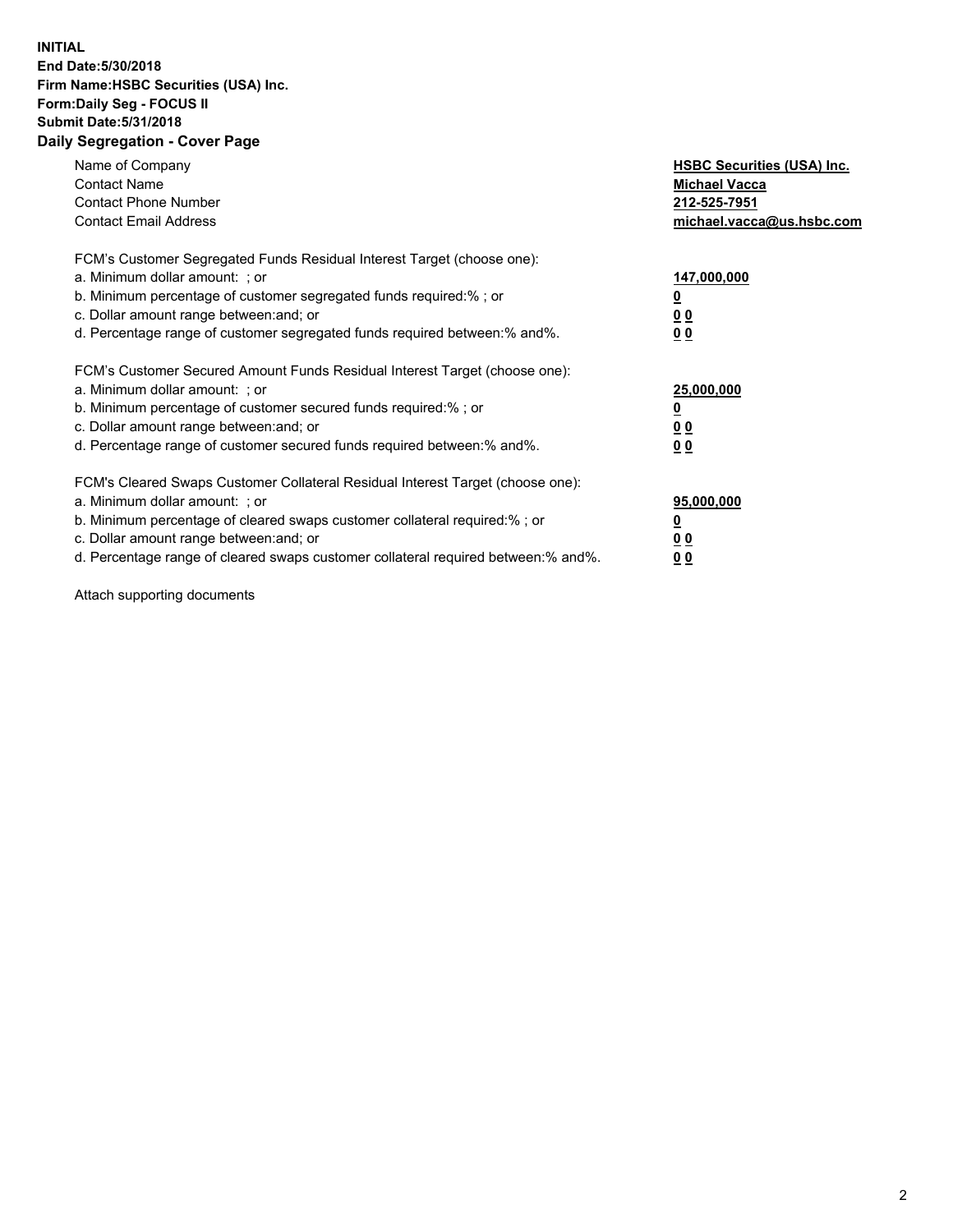**INITIAL End Date:5/30/2018 Firm Name:HSBC Securities (USA) Inc. Form:Daily Seg - FOCUS II Submit Date:5/31/2018 Daily Segregation - Secured Amounts** Foreign Futures and Foreign Options Secured Amounts Amount required to be set aside pursuant to law, rule or regulation of a foreign government or a rule of a self-regulatory organization authorized thereunder **0** [7305] 1. Net ledger balance - Foreign Futures and Foreign Option Trading - All Customers A. Cash **116,112,164** [7315] B. Securities (at market) **97,114,156** [7317] 2. Net unrealized profit (loss) in open futures contracts traded on a foreign board of trade **-11,534,951** [7325] 3. Exchange traded options a. Market value of open option contracts purchased on a foreign board of trade **0** [7335] b. Market value of open contracts granted (sold) on a foreign board of trade **0** [7337] 4. Net equity (deficit) (add lines 1. 2. and 3.) **201,691,369** [7345] 5. Account liquidating to a deficit and account with a debit balances - gross amount **2,887,198** [7351] Less: amount offset by customer owned securities **-2,877,257** [7352] **9,941** [7354] 6. Amount required to be set aside as the secured amount - Net Liquidating Equity Method (add lines 4 and 5) **201,701,310** [7355] 7. Greater of amount required to be set aside pursuant to foreign jurisdiction (above) or line 6. **201,701,310** [7360] FUNDS DEPOSITED IN SEPARATE REGULATION 30.7 ACCOUNTS 1. Cash in banks A. Banks located in the United States **104,617,191** [7500] B. Other banks qualified under Regulation 30.7 **0** [7520] **104,617,191** [7530] 2. Securities A. In safekeeping with banks located in the United States **50,451,378** [7540] B. In safekeeping with other banks qualified under Regulation 30.7 **0** [7560] **50,451,378** [7570] 3. Equities with registered futures commission merchants A. Cash **0** [7580] B. Securities **0** [7590] C. Unrealized gain (loss) on open futures contracts **0** [7600] D. Value of long option contracts **0** [7610] E. Value of short option contracts **0** [7615] **0** [7620] 4. Amounts held by clearing organizations of foreign boards of trade A. Cash **0** [7640] B. Securities **0** [7650] C. Amount due to (from) clearing organization - daily variation **0** [7660] D. Value of long option contracts **0** [7670] E. Value of short option contracts **0** [7675] **0** [7680] 5. Amounts held by members of foreign boards of trade A. Cash **52,529,177** [7700]

- B. Securities **46,662,778** [7710]
- C. Unrealized gain (loss) on open futures contracts **-11,534,951** [7720]
- D. Value of long option contracts **0** [7730]
- E. Value of short option contracts **0** [7735] **87,657,004** [7740]
- 6. Amounts with other depositories designated by a foreign board of trade **0** [7760]
- 7. Segregated funds on hand **0** [7765]
- 8. Total funds in separate section 30.7 accounts **242,725,573** [7770]
- 9. Excess (deficiency) Set Aside for Secured Amount (subtract line 7 Secured Statement Page 1 from Line 8)
- 10. Management Target Amount for Excess funds in separate section 30.7 accounts **25,000,000** [7780]
- 11. Excess (deficiency) funds in separate 30.7 accounts over (under) Management Target **16,024,263** [7785]

**41,024,263** [7380]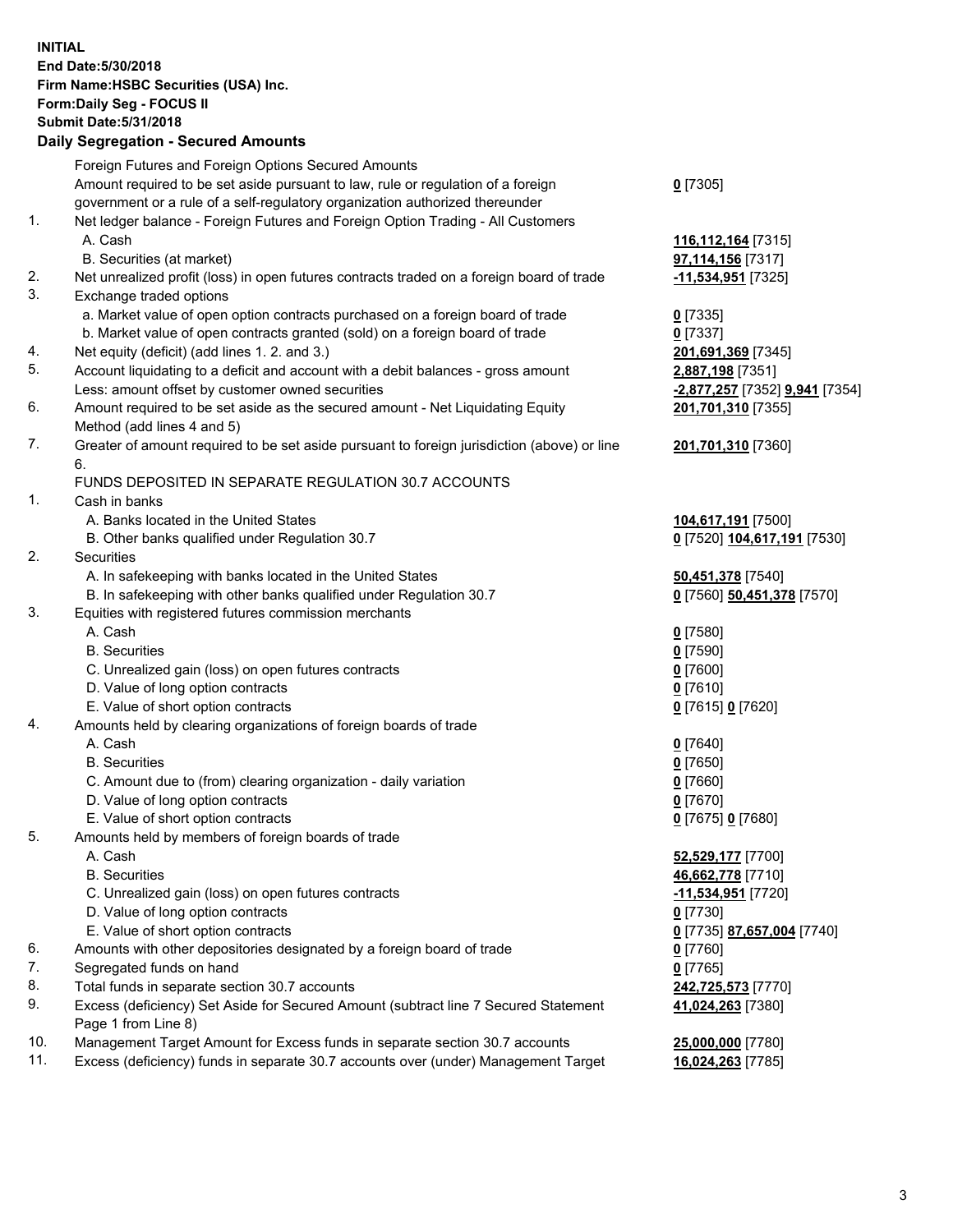**INITIAL End Date:5/30/2018 Firm Name:HSBC Securities (USA) Inc. Form:Daily Seg - FOCUS II Submit Date:5/31/2018 Daily Segregation - Segregation Statement** SEGREGATION REQUIREMENTS(Section 4d(2) of the CEAct) 1. Net ledger balance A. Cash **546,152,350** [7010] B. Securities (at market) **1,536,039,684** [7020] 2. Net unrealized profit (loss) in open futures contracts traded on a contract market **-75,373,256** [7030] 3. Exchange traded options A. Add market value of open option contracts purchased on a contract market **240,995,110** [7032] B. Deduct market value of open option contracts granted (sold) on a contract market **-102,275,029** [7033] 4. Net equity (deficit) (add lines 1, 2 and 3) **2,145,538,859** [7040] 5. Accounts liquidating to a deficit and accounts with debit balances - gross amount **38,703,207** [7045] Less: amount offset by customer securities **-38,703,178** [7047] **29** [7050] 6. Amount required to be segregated (add lines 4 and 5) **2,145,538,888** [7060] FUNDS IN SEGREGATED ACCOUNTS 7. Deposited in segregated funds bank accounts A. Cash **26,482,403** [7070] B. Securities representing investments of customers' funds (at market) **0** [7080] C. Securities held for particular customers or option customers in lieu of cash (at market) **219,177,928** [7090] 8. Margins on deposit with derivatives clearing organizations of contract markets A. Cash **580,937,149** [7100] B. Securities representing investments of customers' funds (at market) **0** [7110] C. Securities held for particular customers or option customers in lieu of cash (at market) **1,219,266,731** [7120] 9. Net settlement from (to) derivatives clearing organizations of contract markets **17,364,625** [7130] 10. Exchange traded options A. Value of open long option contracts **240,995,110** [7132] B. Value of open short option contracts **-102,275,029** [7133] 11. Net equities with other FCMs A. Net liquidating equity **5,859,748** [7140] B. Securities representing investments of customers' funds (at market) **0** [7160] C. Securities held for particular customers or option customers in lieu of cash (at market) **0** [7170] 12. Segregated funds on hand **97,595,025** [7150] 13. Total amount in segregation (add lines 7 through 12) **2,305,403,690** [7180] 14. Excess (deficiency) funds in segregation (subtract line 6 from line 13) **159,864,802** [7190] 15. Management Target Amount for Excess funds in segregation **147,000,000** [7194]

16. Excess (deficiency) funds in segregation over (under) Management Target Amount Excess

**12,864,802** [7198]